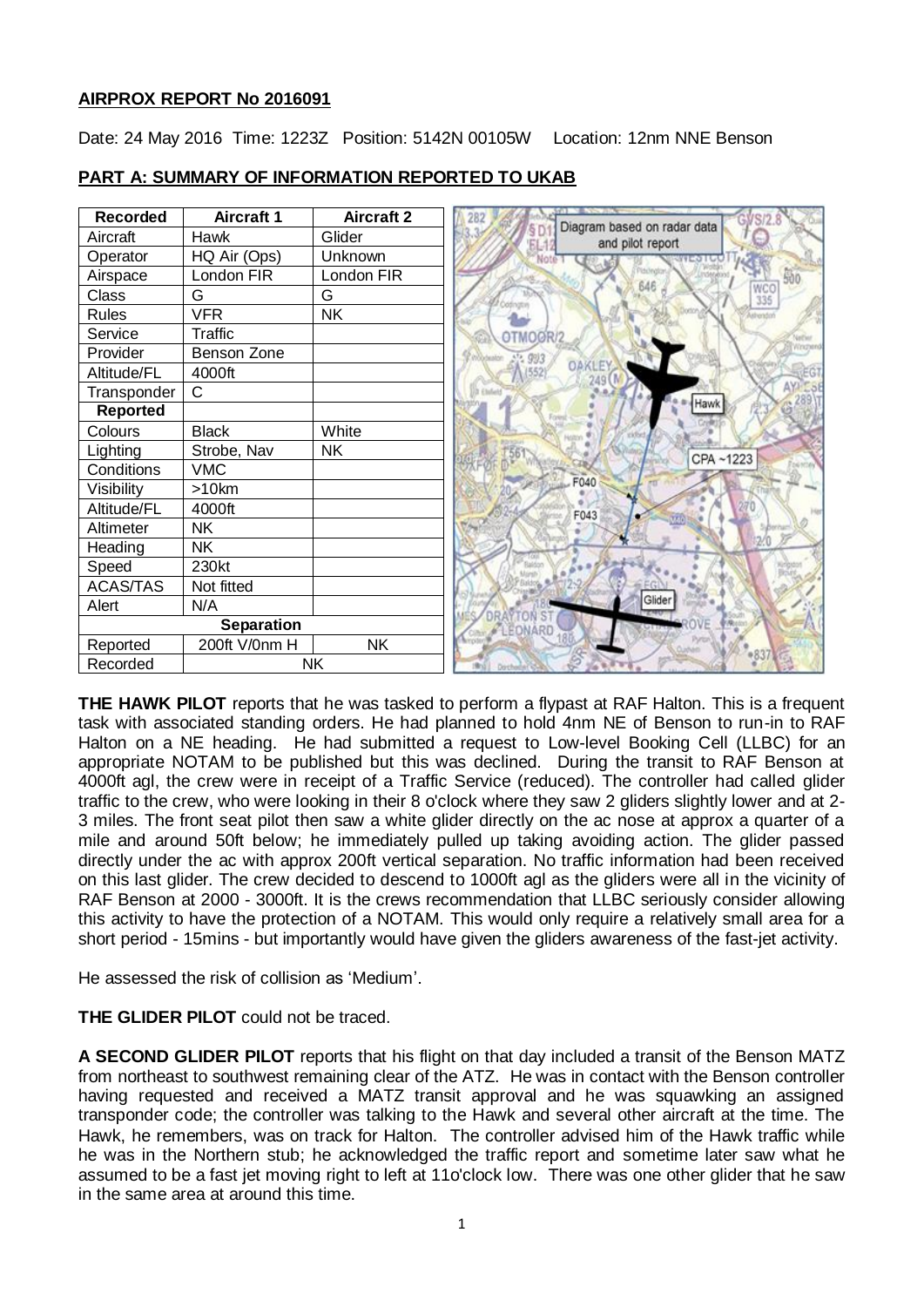**THE BENSON ZONE CONTROLLER** reports he was working at medium intensity and medium complexity. The Hawk free-called approximately 25nm to the north east of Benson, stating that they had lost communications with Swanwick Mil. He placed the Hawk under a Traffic Service, limited due to operating SSR only. He was also controlling a Glider approximately 5 miles north of Benson operating under a Basic Service. He passed reciprocal Traffic Information to the glider multiple times regarding the Hawk. He then handed the Hawk over to Benson Radar. He was taken off console 30 minutes later with no awareness that an Airprox had occurred.

He perceived the severity of the incident as 'Low'.

#### **Factual Background**

The weather at Benson was recorded as follows:

METAR EGUB 241150Z 04012KT 9999 BKN045 15/05 Q1021 BLU NOSIG=

#### **Analysis and Investigation**

#### **Military ATM**

Portions of the tape transcripts between Benson Zone, Benson Radar, the Hawk and the Glider are below:

| <b>From</b>    | To              | <b>Speech Transcription</b>                                                                                                                                           | <b>Time</b> |
|----------------|-----------------|-----------------------------------------------------------------------------------------------------------------------------------------------------------------------|-------------|
| Hawk           | Zone            | "Benson Zone this is [Hawk c/s] requesting traffic service."                                                                                                          | 12:15:50    |
| Zone           | Hawk            | "[Hawk c/s] Benson Zone pass your message."                                                                                                                           | 12:15:54    |
| Hawk           | Zone            | "Currently thirty miles north east of you I was talking to Swanwick but I must have<br>lost contact with them, at four thousand feet request traffic service, ****."  | 12:15:57    |
| Zone           | Hawk            | "[Hawk c/s] roger err if you squawk three six zero three please."                                                                                                     | 12:16:05    |
| Hawk           | Zone            | "Three six zero three."                                                                                                                                               | 12:16:09    |
| Zone           | Hawk            | "[Hawk c/s] you are identified four thousand feet traffic service reduced due to<br>operating SSR only and err request your pressure that you're operating on?"       | 12:16:28    |
| Zone           | Hawk            | "[Hawk c/s] roger err probably shortly going to hand you over to Brize Norton due<br>to operating SSR only here at Benson but err maintain this frequency."           | 12:16:50    |
| Glider         | Zone            | "Benson Zone [Glider c/s] for MATZ penetration."                                                                                                                      | 12:18:38    |
| Zone           | Glider          | "Station calling Benson err say again your callsign and pass your message."                                                                                           | 12:18:55    |
| Glider         | Benson<br>Zone  | [Glider c/s] out of Dunstable, tracking to Marlborough currently err seven miles<br>north of your zone tracking to Marlborough request transit through northern stub. | 12:19:00    |
| Benson<br>Zone | Glider          | [Glider c/s] roger standby.                                                                                                                                           | 12:19:15    |
| Benson<br>Zone | Hawk            | [Hawk c/s] traffic left eleven o'clock five miles err crossing left to right behind<br>indicating one thousand one hundred feet below.                                | 12:19:22    |
| Hawk           | Benson<br>Zone  | [Hawk c/s].                                                                                                                                                           | 12:19:32    |
| Benson<br>Zone | Hawk            | [Hawk c/s] contact Brize radar [frequency], good day.                                                                                                                 | 12:19:39    |
| Hawk           | Benson<br>Zone  | [Frequency], [Hawk c/s].                                                                                                                                              | 12:19:43    |
| Benson<br>Zone | Glider          | [Glider c/s] err just understand that you're a glider and you're not motor equipped<br>so you're just operating on thermals?                                          | 12:19:46    |
| Glider         | Benson<br>Zone  | Affirm.                                                                                                                                                               | 12:19:54    |
| Benson<br>Zone | Glider          | [Glider c/s] Roger.                                                                                                                                                   | 12:19:54    |
| Hawk           | Benson<br>Radar | Brize radar, this is [Hawk c/s], traffic service.                                                                                                                     | 12:20:11    |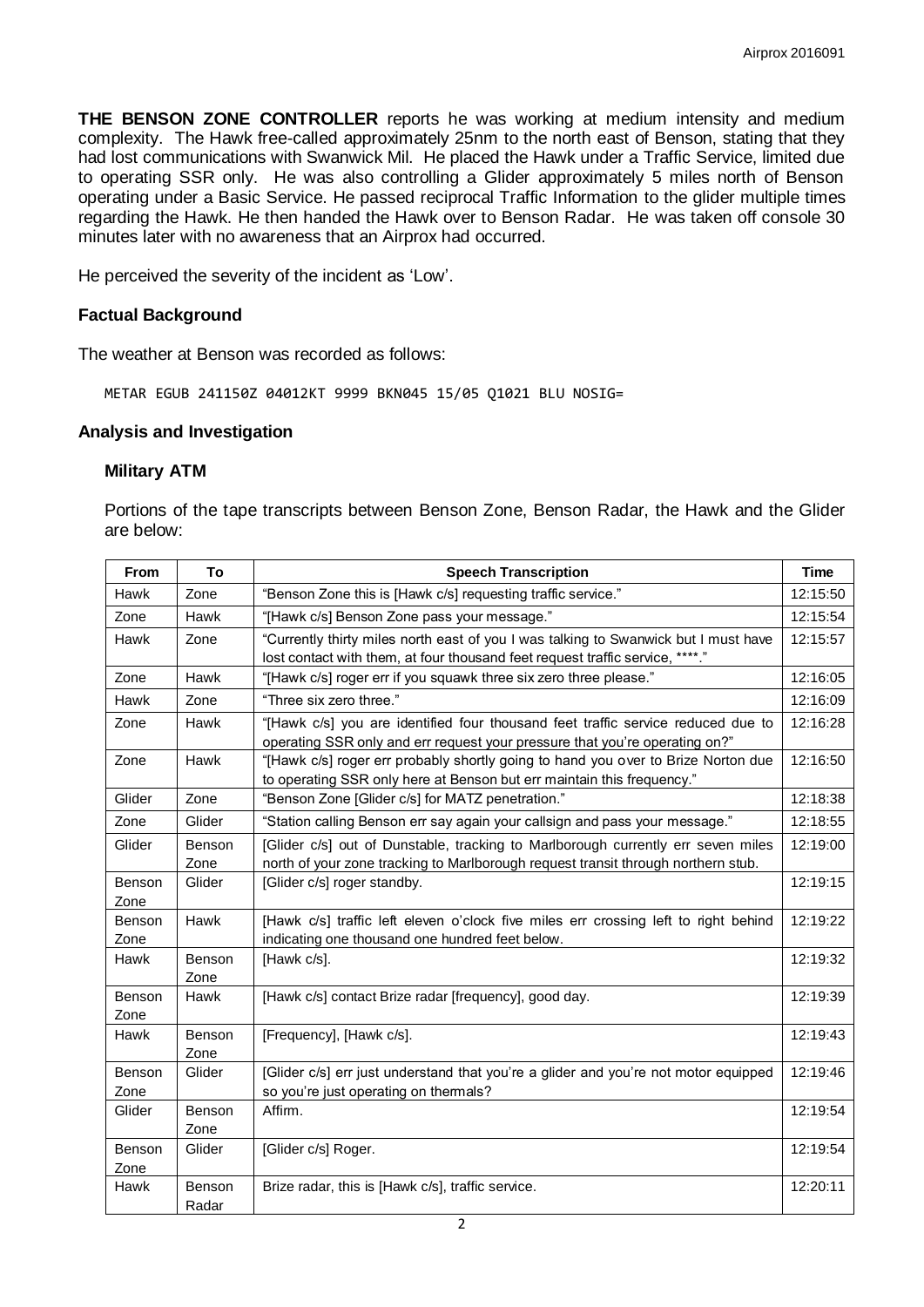| From            | To                     | <b>Speech Transcription</b>                                                                                                                                                                                        | Time     |
|-----------------|------------------------|--------------------------------------------------------------------------------------------------------------------------------------------------------------------------------------------------------------------|----------|
| Benson<br>Radar | Hawk                   | [Hawk c/s] Benson radar identified, four thousand feet one zero one seven, traffic<br>service, reduced traffic information due high controller workload.                                                           | 12:20:15 |
| Hawk            | Benson<br>Radar        | [Hawk $c/s$ ]???                                                                                                                                                                                                   | 12:20:23 |
| Benson<br>Zone  | Glider                 | [Glider c/s] could you squawk three six zero five.                                                                                                                                                                 | 12:20:23 |
| Glider          | Benson<br>Zone         | Three six zero five [Glider c/s].                                                                                                                                                                                  | 12:20:28 |
| Benson<br>Zone  | Glider                 | [Glider c/s] just for your awareness there is a Hawk aircraft north of you by six<br>miles will be holding err just north of Benson operating approximately two<br>thousand feet.                                  | 12:20:31 |
| Glider          | Benson<br>Zone         | Err roger copied.                                                                                                                                                                                                  | 12:20:44 |
| Benson<br>Zone  | Glider                 | [Glider c/s] previously mentioned Hawk is north of you four miles tracking<br>southbound currently one thousand feet above.                                                                                        | 12:21:11 |
| Benson<br>Radar | Hawk                   | [Hawk c/s] traffic left 10 o'clock, 3 miles, crossing right left indicating one thousand<br>one hundred feet below.                                                                                                | 12:21:53 |
| Hawk            | <b>Benson</b><br>Radar | One zero two two set pirate two fourand what's the best height for to avoid<br>other traffic to hold at between Chalgrove and the M forty please?                                                                  | 12:22:36 |
| Benson<br>Radar | Hawk                   | [Hawk c/s] the only traffic that is known to me at this time is currently east of you<br>indicating nine hundred feet below you.                                                                                   | 12:22:47 |
| Hawk            | <b>Benson</b><br>Radar | [Hawk c/s] that's copied there's at least two gliders there.                                                                                                                                                       | 12:22:55 |
| Benson<br>Radar | Hawk                   | [Hawk c/s] roger if you hold in the vicinity of Chalgrove I can take you down to<br>ehtwo thousand four hundred feet on one zero two two.                                                                          | 12:22:59 |
| Hawk            | Benson<br>Radar        | Standby just coming up to a glider.                                                                                                                                                                                | 12:23:05 |
| Hawk            | Benson<br>Radar        | Just be aware, [Hawk c/s] there's various gliders in your stub to the north east.                                                                                                                                  | 12:23:24 |
| Benson<br>Radar | Hawk                   | Hawk thank you                                                                                                                                                                                                     | 12:23:30 |
| Hawk            | Benson<br>Radar        | If you're happy I'm gonna come down to a thousand feet hopefully I'll be lower<br>than them.                                                                                                                       | 12:23:34 |
| Glider          | Benson<br>Zone         | [Glider c/s] confirm squawk three six zero five and err MATZ penetration.                                                                                                                                          | 12:23:48 |
| Benson<br>Zone  | Glider                 | [Glider c/s] affirm three six zero five is the squawk, MATZ penetration approved,<br>the previously called hawk traffic is now south of you by two miles tracking north<br>indicating err one thousand feet below. | 12:23:54 |
| Glider          | Benson<br>Zone         | Understood, err Hawk is visual.                                                                                                                                                                                    | 12:24:04 |

At 1221:20 (Figure 1), The Hawk is travelling in a South Westerly direction at 4000ft under a traffic service (reduced due to high controller workload) with Benson Radar. At this time the Benson primary radar was not operational and Benson Radar was working from the Brize Norton ATC control room in order to use both Primary and Secondary radars. Benson Zone was still operating from Benson with SSR only. The reporting glider was working Benson Zone and (although not required) was passed traffic information about the Hawk to the North.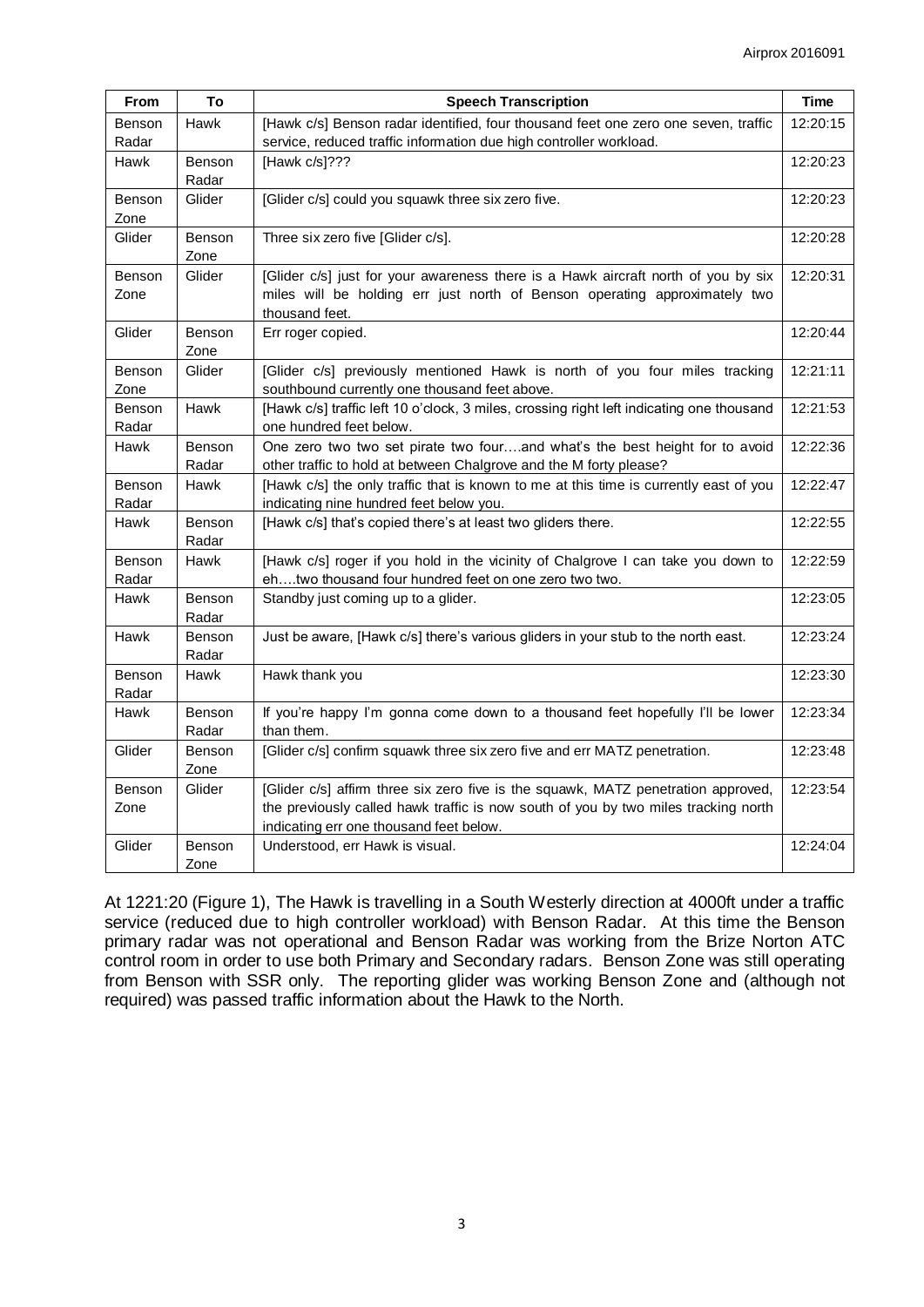#### Airprox 2016091



**Figure 1:** Geometry at 1221:20 (Hawk squawking 3603; glider squawking 3605, note primary contact to the NE of 3605 squawk).

At 1221:53 (Figure 2), The Hawk is passed traffic information about the glider to the South. '*[Hawk c/s] traffic left 10 o'clock, 3 miles, crossing right left indicating one thousand one hundred feet below'.*



**Figure 2:** Geometry at 1221:53 (Hawk squawking 3603; glider squawking 3605, note primary contact to the NE of 3605 squawk).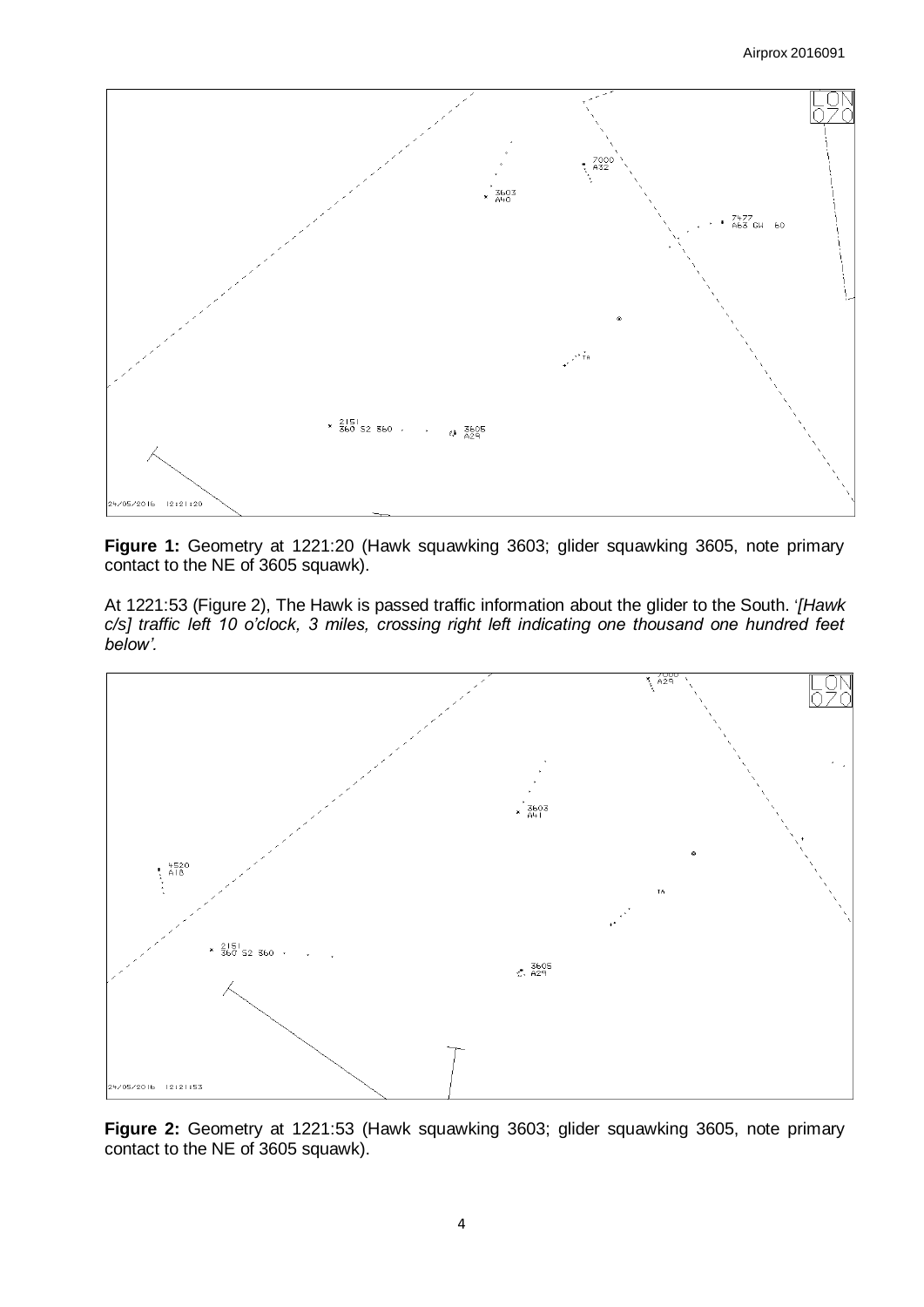At 1222:55 (Figure 3), The Hawk informs the controller *'[Hawk c/s] that's copied there's at least two gliders there'.* The radar replay indicates the squawking glider and another primary contact to the east, and this concurs with the pilot's report that they were looking to the left and spotted two gliders in their 8 o'clock position, slightly lower, at 2-3 miles.



**Figure 3:** Geometry at 1222:55 (Hawk squawking 3603; glider squawking 3605, note primary contact to the E of 3605 squawk).

At 1223:05 (Figure 4), The Hawk informs the controller *'Standby just coming up to a glider.'* This correlates with the pilot's report of seeing a glider on the nose at quarter of a mile and approximately 50ft below. The radar replay shows no primary contact at this time in the immediate vicinity of the Hawk. From the information available this is when the Airprox most likely occurred.



**Figure 4:** Geometry at 1223:05 (Hawk squawking 3603; glider squawking 3605, note primary contact to the E of 3605 squawk).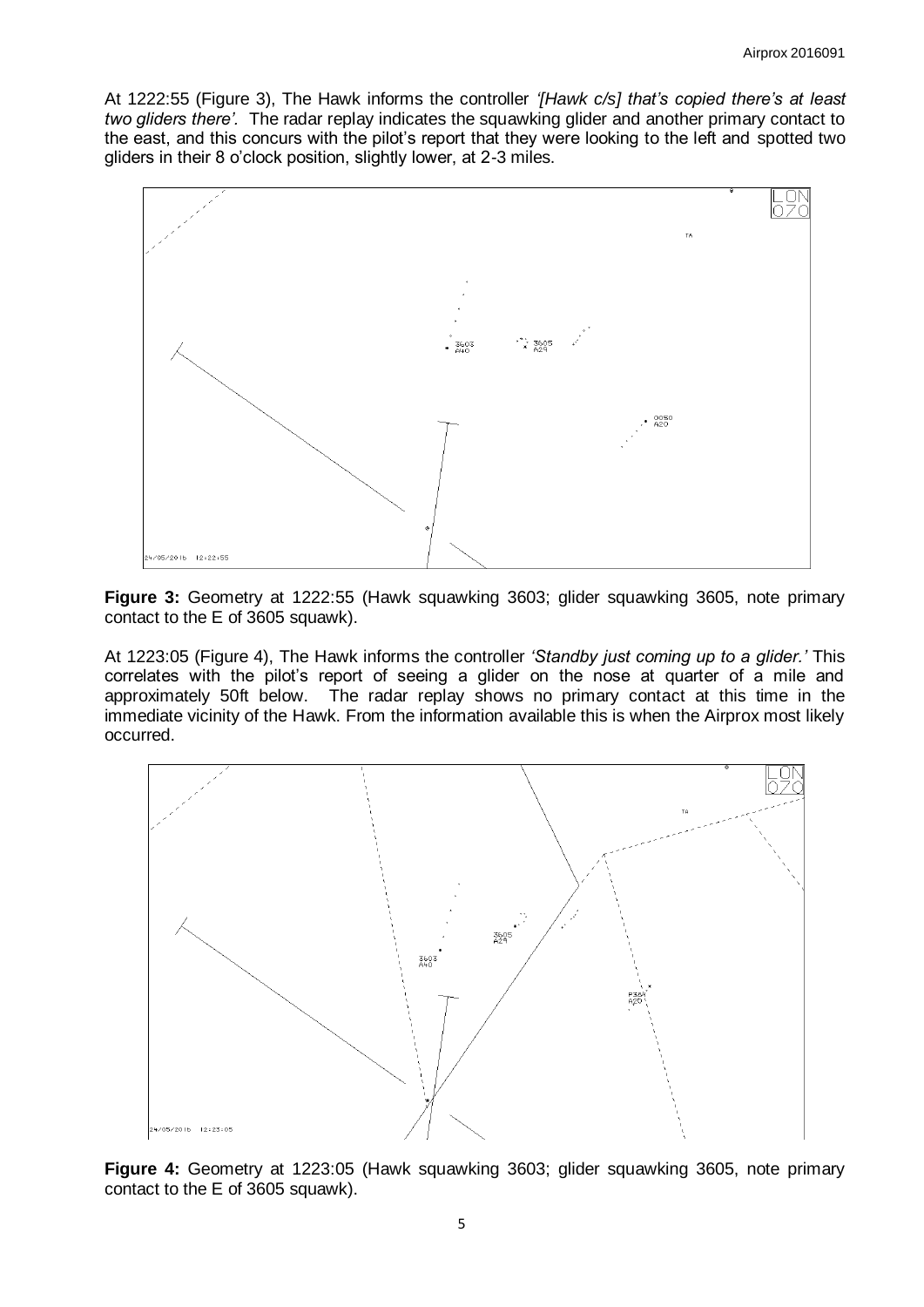At 1223:14 (Figure 5), the mode C on the Hawk indicates a climb of 300ft (from A40 to A43), and shows the avoiding action climb from the pilot.



**Figure 5:** Geometry at 1223:14 (Hawk squawking 3603; glider squawking 3605, note primary contact to the E of 3605 squawk).

Post the Airprox, the pilot informed the controller *'Just be aware, [Hawk c/s] there's various gliders in your stub to the north east'*. The Hawk then descended to 1000ft to remain clear of the gliders.

The Hawk pilot reported trying to submit a NOTAM to the Low Level Booking Cell regarding their activity pre-flight; however, his request was declined. The pilot was in receipt of a Traffic Service throughout the incident and was passed accurate Traffic Information from Benson Zone and Radar. The Traffic Information allowed the Hawk pilot to acquire two gliders visually; however Traffic Information on the glider involved in the Airprox was not passed. The replay indicates that there was no radar return in the immediate vicinity of the Hawk at the time of the Airprox. The pilot reported the perceived severity as medium.

The Glider pilot who reported the incident informed Benson Zone of his position and was able to squawk, thus allowing the controller to improve the situational awareness of other aircraft on their frequency. This is good practice around a MATZ, and the controller was able to pass traffic information to the Hawk. The data gathered suggests that the reporting glider pilot was not the glider involved in the Airprox.

At the time of the Airprox the Primary radar at Benson was unserviceable and their procedures meant that the Benson Zone controller was working SSR only (located at Benson) whilst the Benson Radar controller was working from Brize Norton in order to have primary and secondary radar. This procedure is used in order to continue operations and mitigate the risk of MAC. The Benson Zone controller reported that they were working at medium intensity and complexity and that the Hawk had free called and was placed under a Traffic Service, limited due to the unit operating SSR only. The glider pilot who reported was under a Basic Service on the Benson Zone frequency, was squawking, and had been passed traffic information on the Hawk. The Hawk was handed over to Benson Radar by Benson Zone prior to the Airprox. Working SSR only, the Benson Zone controller would only have been able to pass traffic information on transponding aircraft. By handing the aircraft to Benson Radar (who had both primary and secondary radar) the controller offered the best possible service.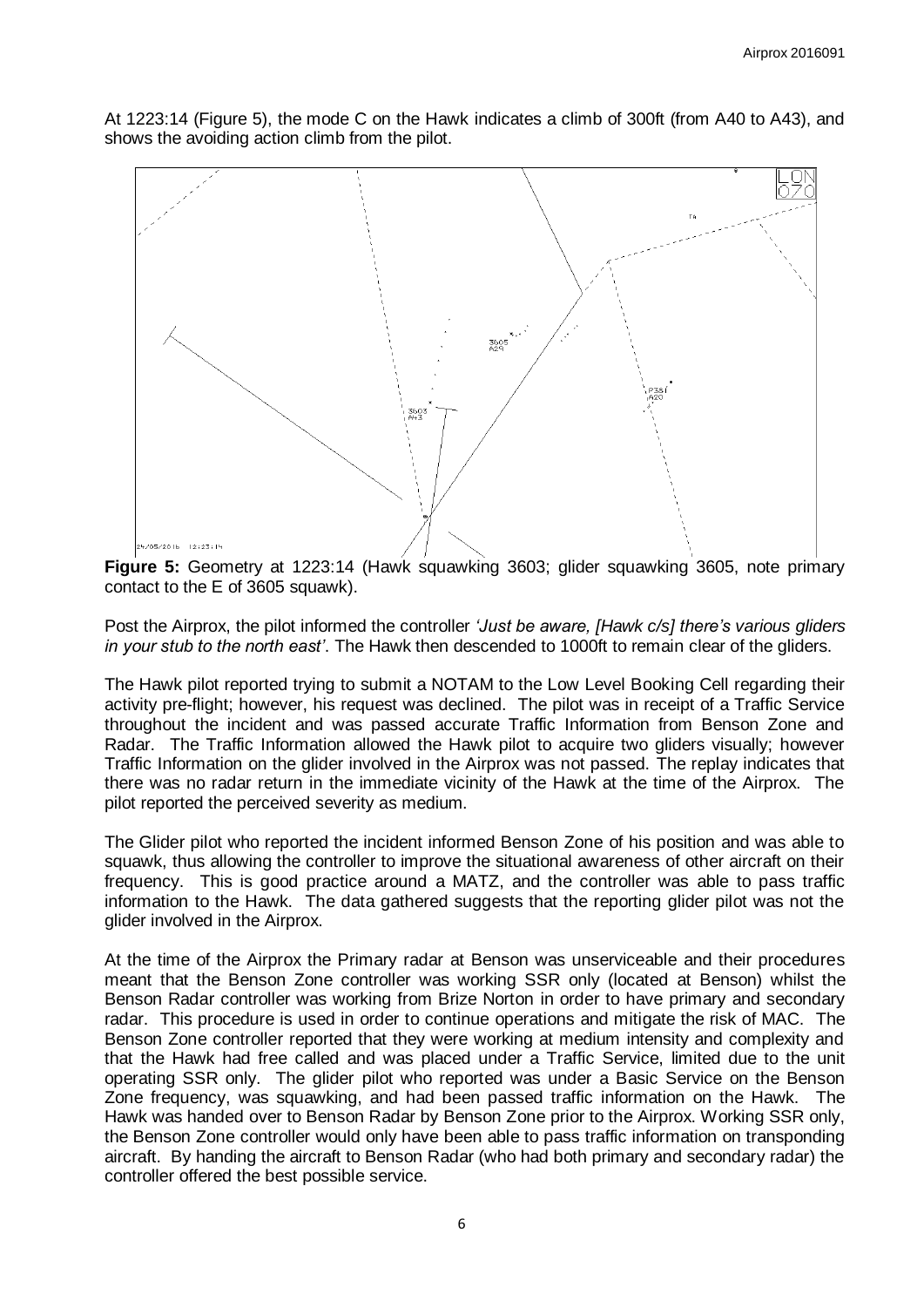The Benson Radar controller, who was based at RAF Brize Norton, provided the Hawk with a Traffic Service, which was reduced due to high controller workload. The controller reported workload was high and reasonably complex, with numerous primary contacts to the north believed to be gliders. Traffic information was passed to the Hawk on the squawking glider on a number of occasions, and the controller was prioritising traffic calls on the greatest threat in order to not overload or confuse the pilot. The omission of further traffic information prior to the Airprox would indicate that the glider involved was not painting on the radar screen. The controller reported the severity of the incident as medium.

The Benson ATC Supervisor reported that the unit's workload was high as there was a station crash exercise in progress. The Supervisor was not monitoring the Zone frequency at the time and they were operating SSR only with Benson controllers at Brize. The Hawk was handed to the Benson controller at Brize as they had use of both radars.

The primary barrier for the Hawk in this instance was 'see and avoid'. The Benson Radar controller was unable to pass traffic information on the glider because it was more than likely not showing on their radar screen.

## **UKAB Secretariat**

The Hawk and Glider pilots shared an equal responsibility for collision avoidance and not to operate in such proximity to other aircraft as to create a collision hazard<sup>1</sup>. If the incident geometry is considered as head-on or nearly so then both pilots were required to turn to the right<sup>2</sup>. If the incident geometry was converging then the Hawk pilot was required to avoid the glider, which he did. Given that it is unknown if the Glider was tracking straight ahead or circling, the Hawk pilot's action, a climb to avoid the Glider, was probably the most suitable course of action.

## **Comments**

## **HQ Air Command**

This incident was the subject of a detailed unit investigation which included reference to extant procedures and guidelines and interviews with those individuals involved. The Benson Zone controller was working SSR only, meaning that Traffic Information (TI) could only be passed to the Hawk on contacts that were transponding; whilst TI was passed on a MATZ crossing glider, it appears that the subject glider was effectively invisible to any of the controllers involved (those at Benson on SSR only but with a FLARM display, or those at Brize Norton with both primary and secondary radar but no FLARM display) so the Hawk crew could never have been alerted to its presence by ATC. Furthermore, TCAS/TAS would be ineffective in this instance due to the nonsquawking glider; it is not known if the untraced glider was FLARM-equipped but there is no evidence to suggest that the glider was showing on the FLARM display at Benson (noting that this display was not available to the controllers operating at Brize Norton).

Turning to the subject of a NOTAM, it is the contention of the unit that flypast activity in the vicinity of RAF Halton is best supported by a NOTAM warning other users of the presence of a fast jet in an area otherwise unfrequented by that type of aircraft. This is now the subject of a formal recommendation and engagement will take place between the RAF and AUS.

It seems that the only viable barrier to MAC in this instance was lookout, and the poor visual conspicuity of white gliders is well documented. As mitigation to this, the unit involved has decreed that both the front and rear cockpits be occupied for all RAF Halton flypasts as significant glider and GA activity can be expected. Allocation of lookout sectors form part of the mission briefing and authorisation process and, thankfully, the handling pilot saw the glider in time to take effective action to increase separation.

 $\overline{\phantom{a}}$  $1$  SERA.3205 Proximity.

 $2$  SERA.3210 Right-of-way (c)(1) Approaching head-on.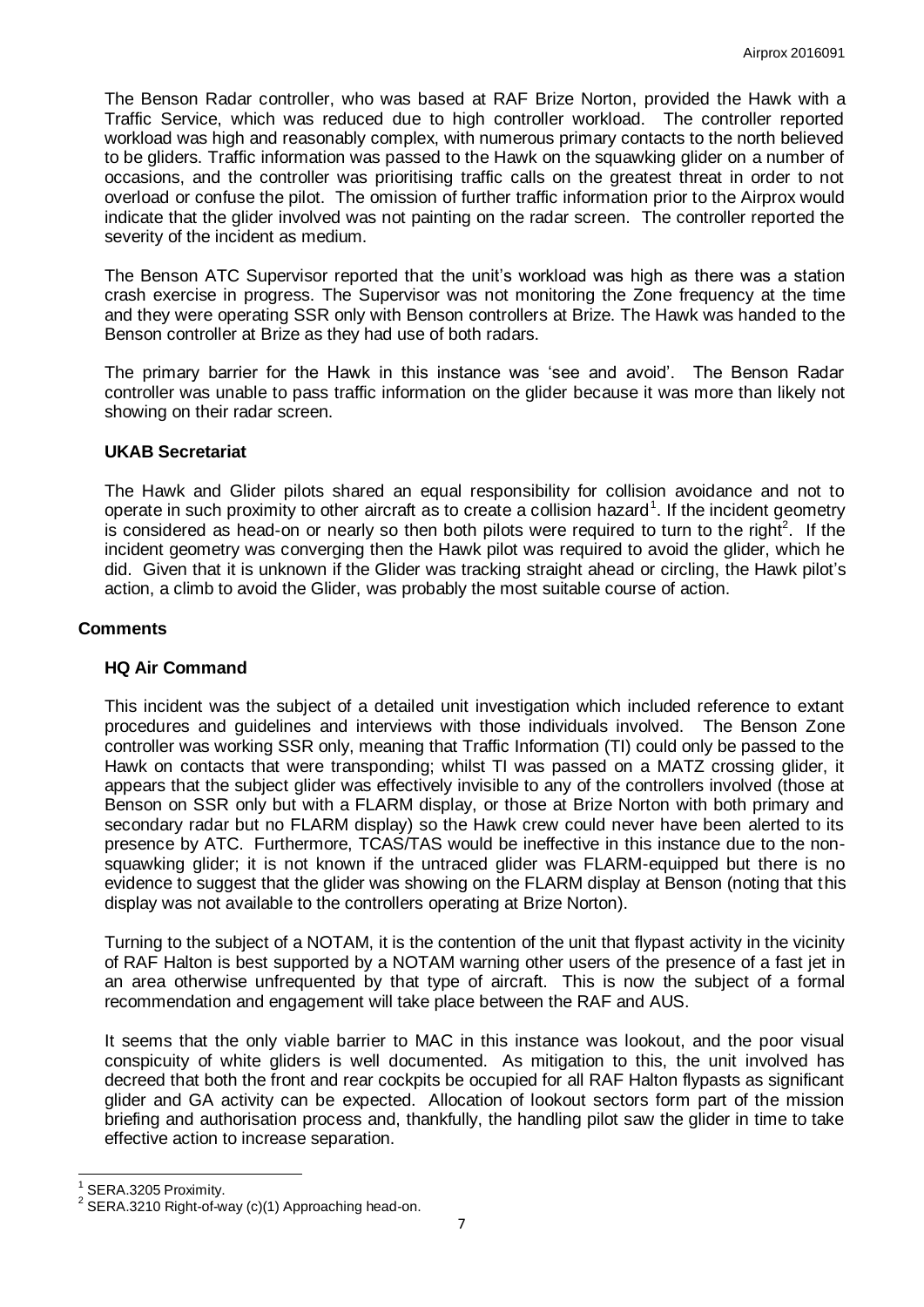Finally, the efforts of the MATZ crossing reporting glider pilot to highlight himself to ATC and other airspace users through the judicious use of radio and transponder, are to be commended. Whilst his was not the Airprox glider, it does show that the use of these means is a viable MAC mitigation and should be encouraged wherever possible.

## **BGA**

We commend the non-Airprox glider for his helpful report and proactive contact with Benson. It seems from the Hawk report that the Airprox glider was operating outside the MATZ.

#### **Summary**

An Airprox was reported when a Hawk and a Glider flew into proximity at 1223 on Tuesday 24<sup>th</sup> May 2016. The Hawk pilot was operating under VFR in VMC and in receipt of a Traffic Service from Benson.

## **PART B: SUMMARY OF THE BOARD'S DISCUSSIONS**

Information available consisted of reports from the pilot of the Hawk aircraft, transcripts of the relevant RT frequencies, radar photographs/video recordings, reports from the air traffic controllers involved and reports from the appropriate ATC and operating authorities.

The Board began by discussing the merits of the request for a NOTAM for the Hawk flypast at Halton, and the general agreement was that because the Hawk was just another single fast-jet aircraft in Class G airspace, it would not have provided much additional protection given that other airspace users, although now aware of the Hawk's specific activity and timings, would be unlikely to modify their activities given the potential for routine encounters with other fast-jet aircraft at any time.

The Board then went on to discuss the situation regarding Benson Radar operating from Brize Norton. A Military Board member explained that this was part of Benson's Business Continuity 'Bolthole' Plan that is implemented when operating SSR only; the rationale was that, with the high numbers of aircraft transiting through the airspace, many without transponders, Bolthole ensured that the level of Air Traffic Service was not degraded to an unacceptable level for the aircraft who were receiving a service from Benson. Unfortunately, unlike Benson, Brize Norton did not have a FLARM installation and so this removed an element of situational awareness from the Benson Radar controller. Incorrect FLARM information in ATC is derived from Glider Net on a computer screen not a dedicated FLARM unit and so having a FLARM receiver would not necessarily make any difference at Brize Norton. Board members discussed how Benson used FLARM to enhance the ATCO's situational awareness regarding the high numbers of gliders that transit the area. The Military Board member went on to explain that this information is only used for generic planning and has not been certified as a means of identifying gliders or providing accurate Traffic Information to other aircraft due to the un-assured data derived from the internet as a means of data gathering, rather than having a designated FLARM receiver at Benson. Some members suggested that, due to the plan to redeploy ATC to Benson in times of reduced radar capability, Brize Norton might investigate installing a similar FLARM monitoring system for use by Benson controllers. All that being said, members were clear to point out that although FLARM may have helped in these circumstances, there was no evidence that the Glider involved in this Airprox was FLARM equipped.

Turning to the glider pilot who had reported, the Board were grateful for his contribution in the absence of identifying the Airprox glider pilot. The Military Board member in particular praised the reporting Glider pilot as a good exemplar of best practice given his contact with the relevant ATC authority for a MATZ crossing service, and his use of his transponder to ensure greater visibility to both ATC and other airspace users. Other members agreed, it was striking that in his forwardthinking he had avoided an Airprox himself and had provided ATC with significant situational awareness of his activities.